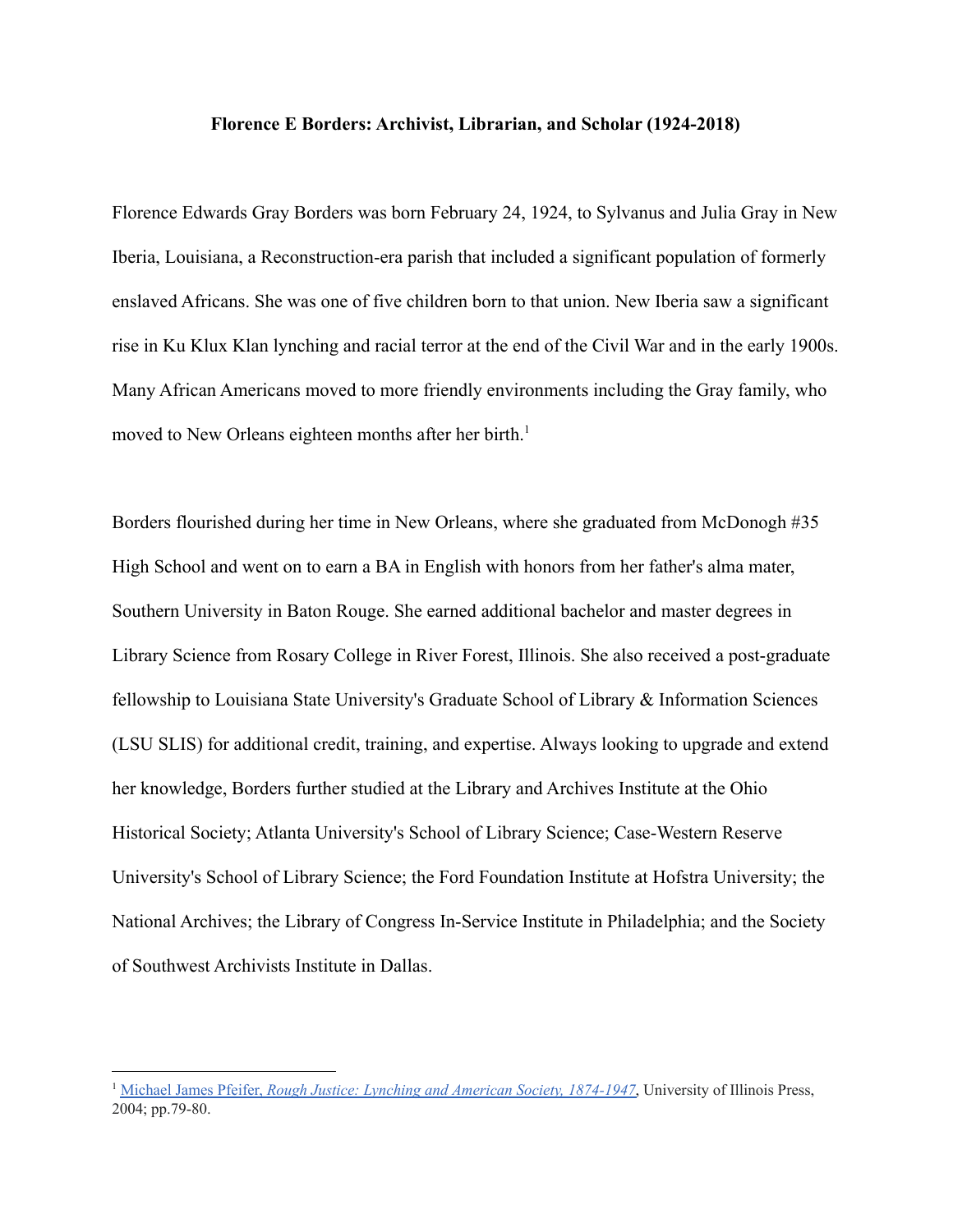Borders began her career in 1946 at the University of Chicago as a library assistant, the first African American in such a position. She worked there for only one year, moving on to become the assistant librarian in charge of cataloging at Bethune-Cookman College in Daytona Beach, Florida, from 1947-1958. There, she met her husband James Buchanan Borders III, a musician and educator. They had three children: two sons, James B. Borders, IV, and Sylvanus Edwards Borders, and a daughter, Thais Borders. She moved on to Tennessee State University as a catalog librarian from 1959-1968, then worked as a Technical Services Librarian at Grambling State University in Louisiana from 1969-1970. She returned to her home city of New Orleans in 1970 to become the reference archivist for the Amistad Research Center in its new home at Dillard University, where it had recently moved from Fisk University in Tennessee. At Amistad, she found her calling, and the Center is still replete with the legacy of her tenure.

The Amistad Research Center moved three separate times during her tenure, from Dillard University to the US Mint Building and finally to Tulane University. Borders was a well-known and respected scholar who actively engaged in promoting New Orleans, Creole, African American, and South Louisiana culture. She worked at the Amistad Research Center until her retirement in 1989. In the *Amistad Report* (the Center's newsletter), the front page feature on her retirement notes that Borders joined Amistad when it first moved to New Orleans in 1970. Hired as the reference archivist "serving researchers and directing library work, she introduced many of the procedures …at Amistad for accessioning, arranging, and describing manuscript collections." *2*

<sup>2</sup> "Florence E. Borders: 19 Years of Service." *Amistad Reports*, New Orleans, LA: The Amistad Research Center at Tulane University, Vol. II, No. 3, (March 1989): 1-2.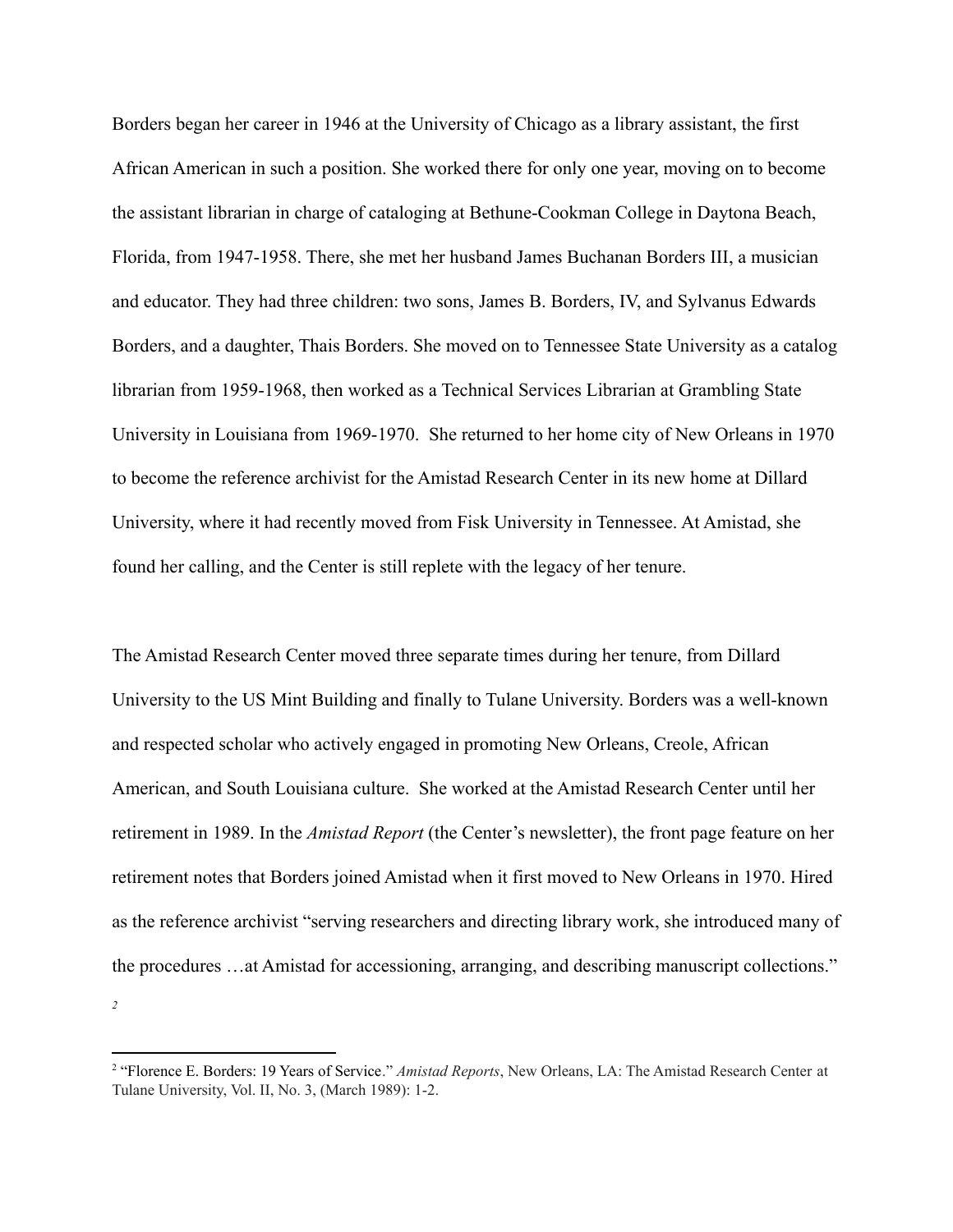While at Amistad, Borders was a constant advocate for the archival collections, but her greatest legacy was championing the papers of women housed in the Center. She wrote in her paper *Amazons at Amistad: Selected Collections Pertaining to Black Women* that there were three categories of collections pertaining to women in Amistad, "those created by females and named for them, those created by other individuals or organizations and bearing the names of the respective persons or groups… and finally those women about whom relatively little documentary evidence is available..."<sup>3</sup> Borders worked tirelessly to highlight all three categories, always with the knowledge that these women's stories had to be told. In the paper, she details the history and papers of prominent individuals who fit in her first category, such as Mary McLeod Bethune (educator), Fredi Washington (actress), and Marguerite Cartwright (journalist). Those fitting within the second category included American Missionary Association teachers such as Mary Smith Peake, Edmonia Highgate, and Mary Ann Shadd. The women in the third category, those needing more exposure because they were often buried within other collections within the Amistad holdings, included Zora Neale Hurston, Dorothy West, Jessie Fauset, and Alice Dunbar Nelson. She also included religious women who had significant materials in other collections, such as Justine Fervin Convent, Henriette Delille, and Frances Joseph Gaudet, each who worked to educate the poor, feed the needy, and uplift the spirits of all. These last three women were also the subject of an article by Borders titled "Black Louisiana's Legacy from Three Women of African Descent<sup>"4</sup> that she wrote for *The Chicory Review: A Journal of Afro-Louisiana History* 

<sup>3</sup> *Amazons at Amistad: Selected Collections Pertaining to Black Women* (unpublished paper) by Florence Borders, unprocessed papers." The Amistad Research Center, New Orleans LA.

<sup>4</sup> Florence Borders." Black Louisiana's Legacy from Three Women of African Descent," *The Chicory Review*, Vol. 1, No. 2, (Spring, 1989): 10.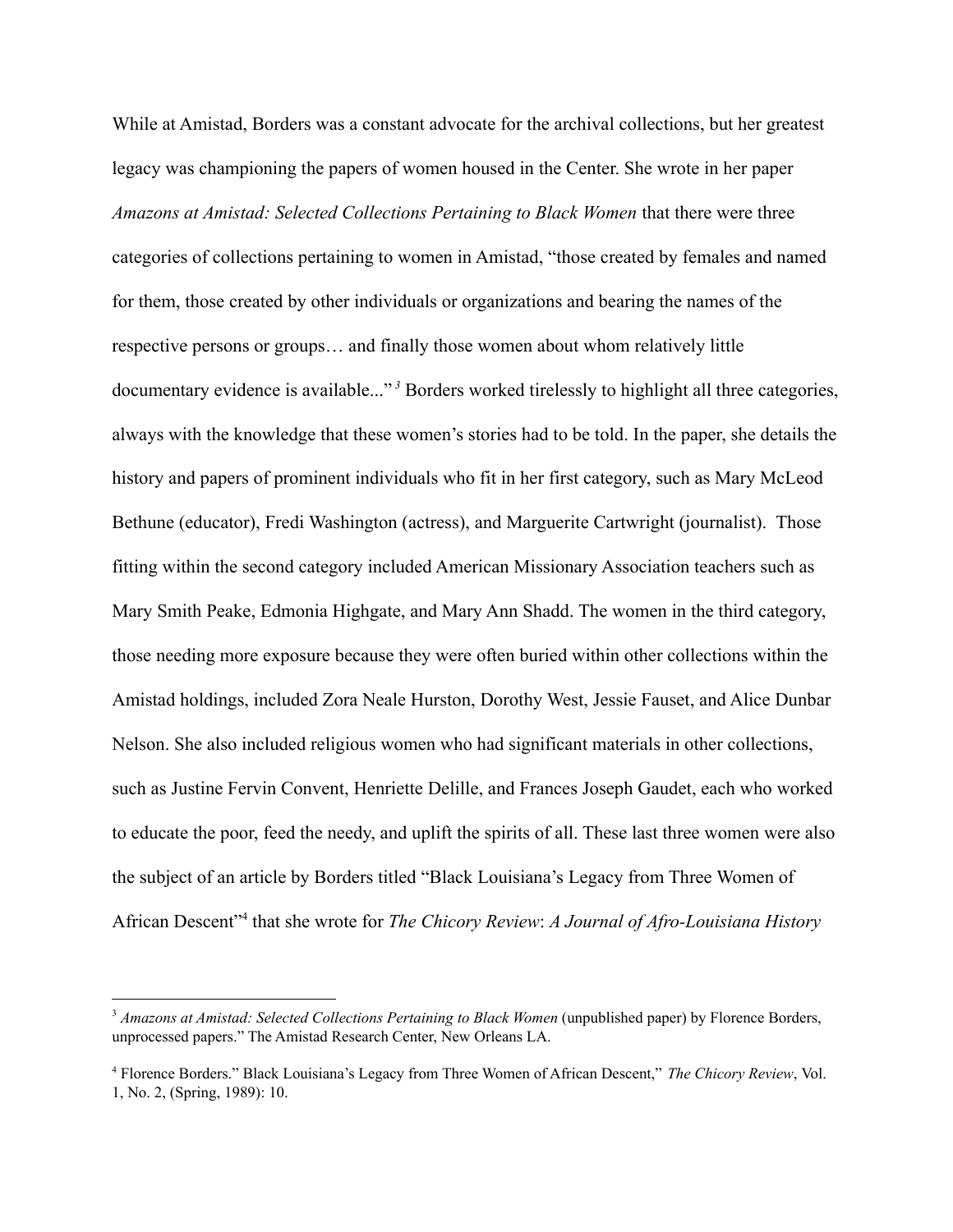*and Culture*. This source emerged out of the Chicory Society, a group she founded in 1983 to highlight the contributions of Black people in Louisiana. These women exemplified all the characteristics that Borders embodied, and she always looked for opportunities to enlighten others about remarkable women and their papers housed at Amistad.

*The Chicory Review* published works by a stellar group of New Orleans' leading activists and scholars. Some of these individuals who have gone on to greater fame include Rebecca T. Cureau (academic), John T. Scott (artist), Dr. Gwendolyn Midlo Hall (academic/scholar), Ulysses S. Ricard, Jr. (Creole scholar), Kalamu ya Salaam (poet/artist), Sybil Kein (academic) and Arthur J. Pfister III (writer/poet). This roster was testament to the respect, honor, and influence that Borders garnered and received. *The Review* published articles, poetry, and reviews of books. Borders, always the archivist/librarian, also included an annotated list of resources called "Gems from the Chicory Bookshelf."<sup>5</sup>

*The Chicory Review* and the Chicory Society allowed the convergence of two of Borders passions, revealing information on women and her love of music. Her article titled *Centennial of Camille Nickerson* reveals her outstanding scholarship and her longtime interest as a musician. *<sup>6</sup>* Camille Nickerson had established the B-Sharp Music Club in 1917. One of the oldest organizations in New Orleans founded by African Americans, the club and its members traveled all over the South performing piano and organ concerts. Borders became a longtime member and

<sup>5</sup> Florence Borders." Gems from the Chicory Bookshelf," *The Chicory Review*, Vol. 1, No. 1, (Fall, 1988): 45.

<sup>6</sup> Florence Borders." Centennial of Camille Nickerson," *The Chicory Review*, Vol. 1, No. 2, (Spring, 1989): 23.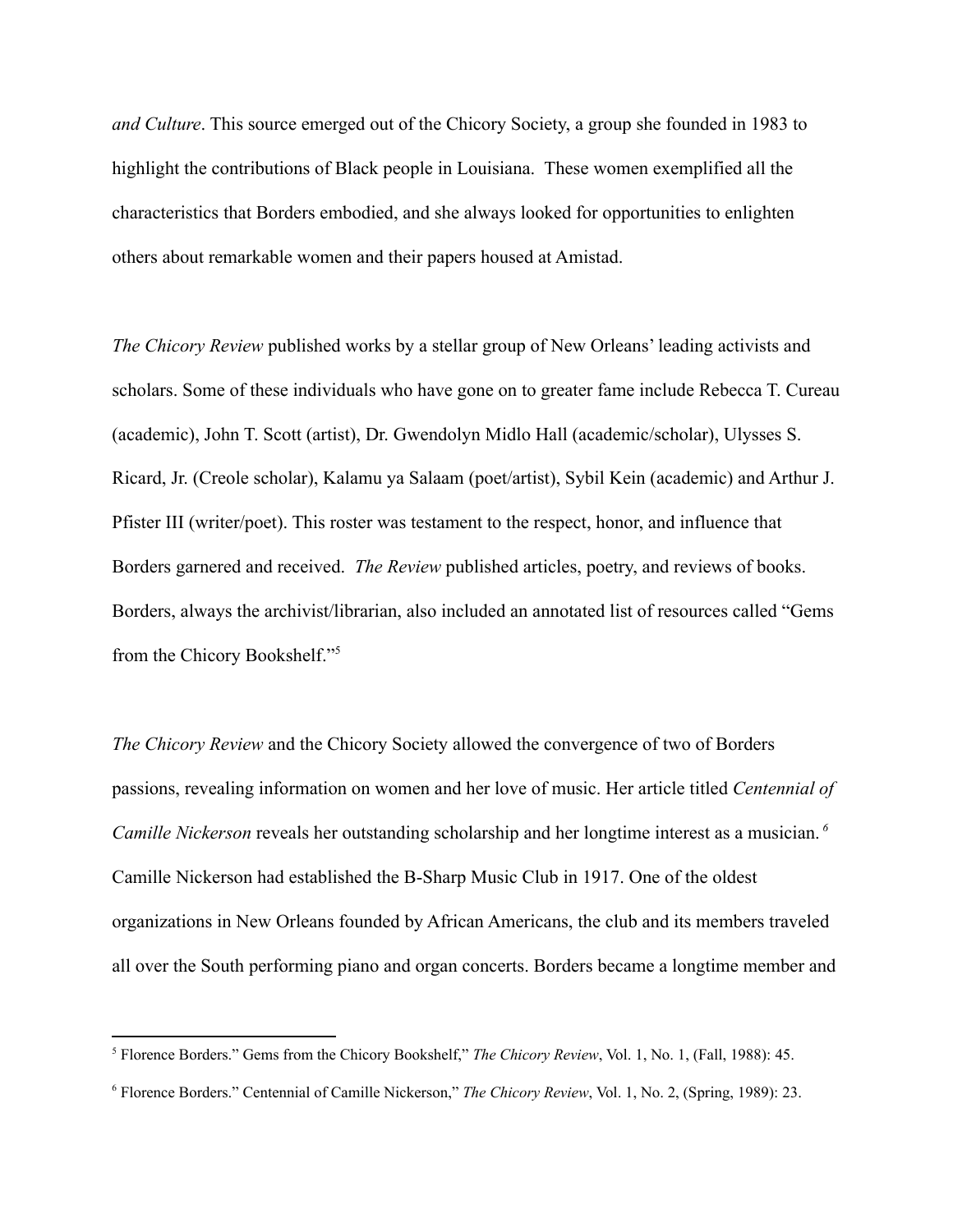served as the president of the New Orleans' chapter. In 2000, she helped shepherd it to becoming a branch of the National Association of Negro Musicians, Inc.

Borders served as consultant on numerous documentaries, film, and television programs, including Creole New Orleans for the Cable News Network (CNN). She was a frequent lecturer, exhibit curator, published bibliographer, and research consultant for several documentary films and oral histories. She appeared in *Liberty Street Blues*, a documentary movie about the history of New Orleans jazz, and worked as a researcher for *The Rise and Fall of Jim Crow*. The late filmmaker Marlon Riggs drew on her expertise for his documentary, *Black Is, Black Ain't*, and she was consulted for the film *House Divided* and coordinated many interviews for the oral history project *Behind the Veil: The Jim Crow Era*. 7

Borders also published works for other journals, allowing the reach of the Center's holding to expand to readers all over the country. She published the article "Researching Creole and Cajun Music in New Orleans" for the *Black Music Research Journal*.<sup>8</sup> She published an essay on the letters of Zora Neale Hurston to Countee Cullen housed at Amistad for the influential journal *Callaloo*.<sup>9</sup> Other published essays included "Amistad Research Center for the *Louisiana Library Bulletin*<sup>10</sup> and two essays for the publication *New Conversations*  $II$ <sup>11</sup>

<sup>&</sup>lt;sup>7</sup> Florence Borders. Wikipedia page **Florence Borders - Wikipedia**, July 15, 2021.

<sup>8</sup> Borders, Florence E. "Researching Creole and Cajun Music in New Orleans." Black Music Research Journal VIII (1988): 15-31.

<sup>9</sup> Florence Borders. "Zora Neale Hurston: Hidden Woman [Including a Letter from Zora Neale Hurston to Countee Cullen]." Callaloo 6 (1979): 89-92.

<sup>&</sup>lt;sup>10</sup> Florence Borders. "Amistad Research Center" Louisiana Library Bulletin, VI, (May 1975): 318.

<sup>11</sup> Florence Borders. "Storehouse of Treasures: Amistad Research Center." *New Conversations* II (Winter/Spring 1989): 16-22.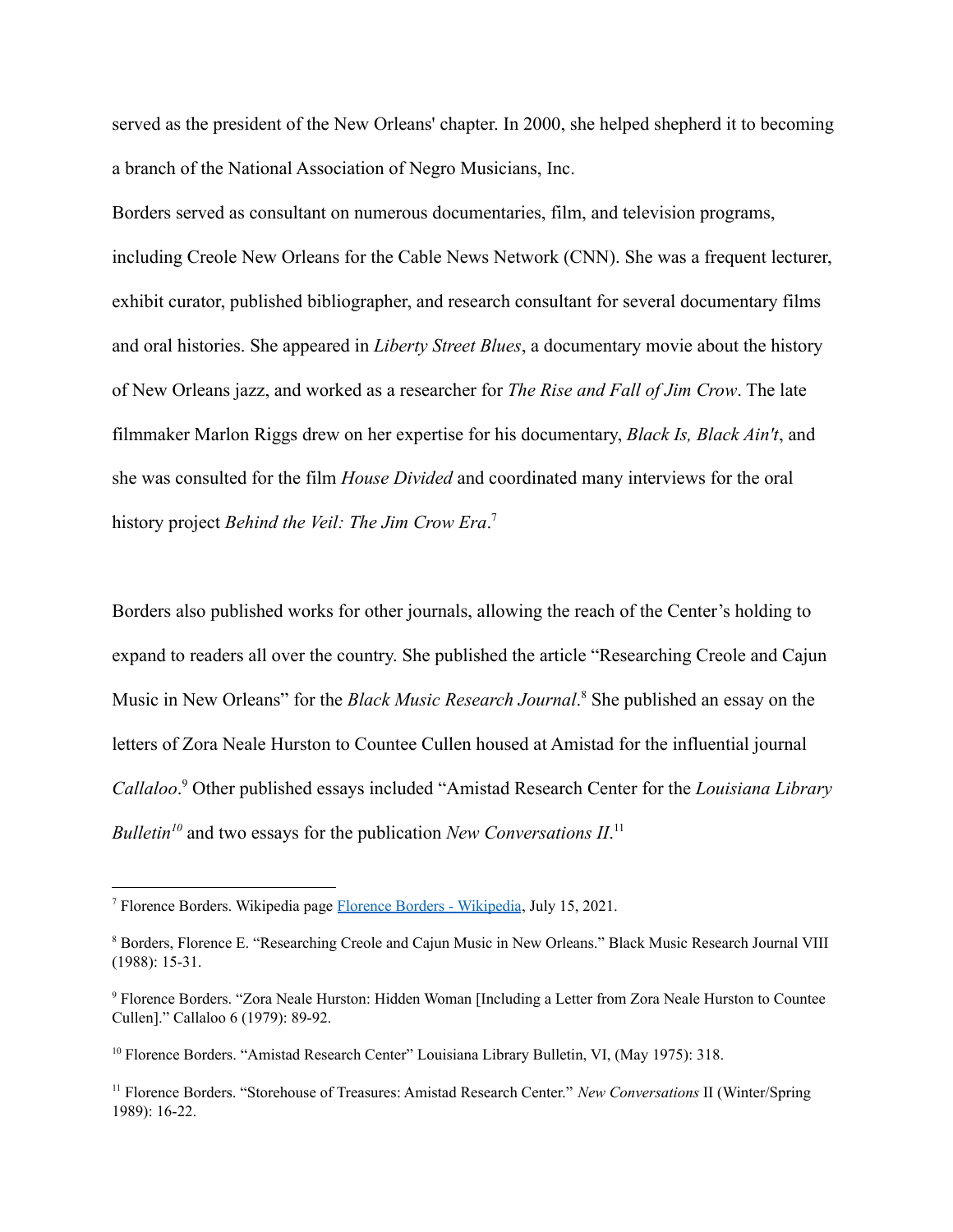The Chicory Society, with Borders as its leader, continued to highlight Black women, including an exhibit she curated, "Dishwater Images, Twentieth Century Afro-Louisiana Women: Their Legacy." The exhibit featured twenty-five unsung Black heroines, whose lives and work made a significant impact on their communities. The Society also sponsored a book signing party and reading of Fatimah Shaik's book *The Mayor of New Orleans*. Borders also served as a consultant for the Neighborhood Revitalization Project of the Claiborne Corridor and for the Louisiana World Exposition Afro-American Pavilion, among many other positions of community service.

Borders loved to provide tours to groups interested in Amistad holdings. Some groups she hosted included the United Church of Christ's Council for Higher Education, the African American Museums Association, the U.S. Information Service, and the New Orleans Chapter of the Friends of the Amistad Research Center. She was an invited conference speaker on numerous occasions, including at a program in Delray Beach, Florida, where she spoke on "Relevance to Contemporary Issues-Toward Total Concern for Human Beings;" at the 65<sup>th</sup> Association for the Study of African American Life and History (ASALH 1980), where she spoke about Amistad Research Center & Documentation of the Black Experience; the Society of American Archivists, Southern Conference on Afro-American Studies, and Louisiana Black Cultural Commission. She was a charter member of 100 Black Women.

<sup>———.</sup> "What Hath God Wrought! The Amistad Research Center." *New Conversations* II (Winter/Spring 1989): 32-35.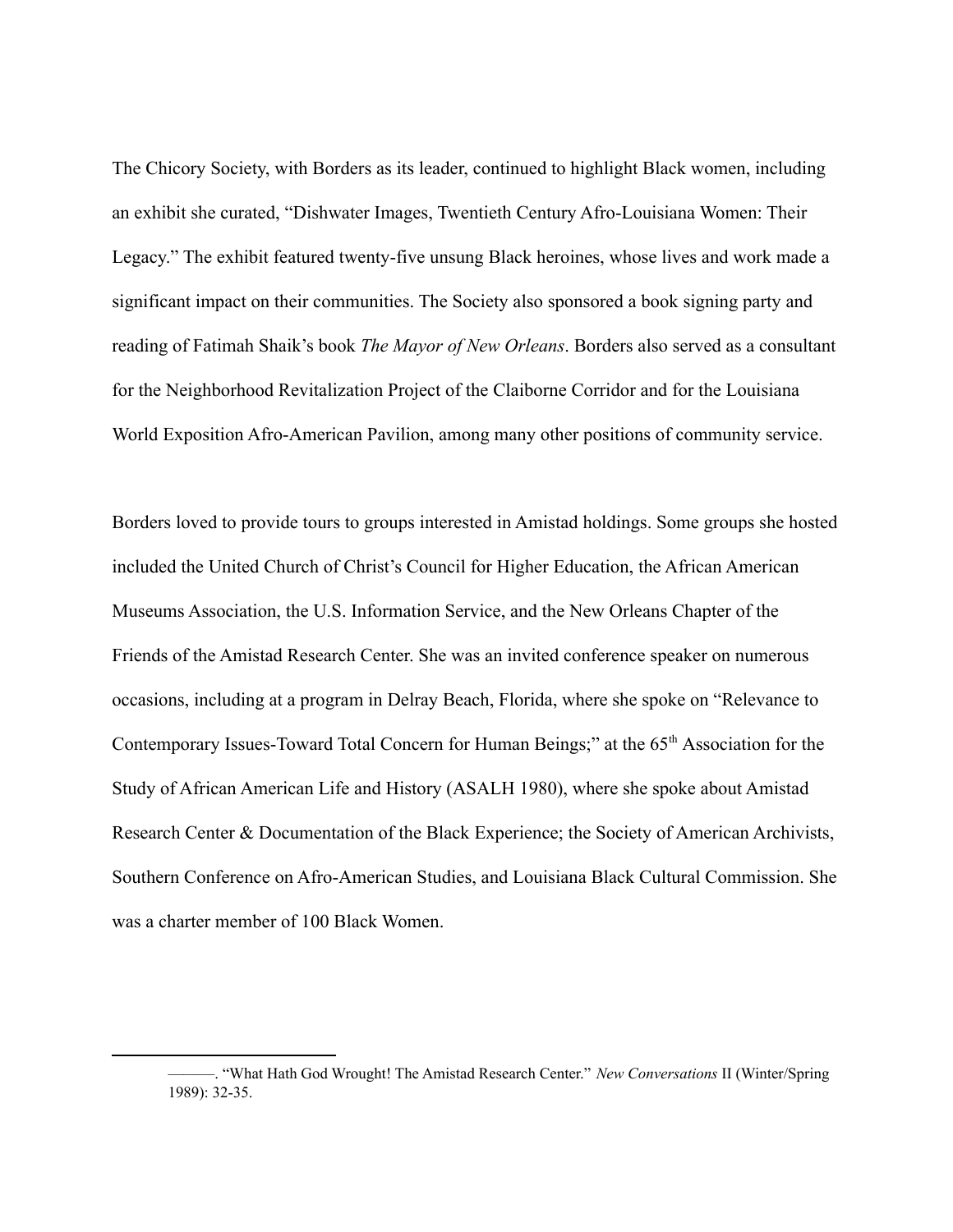After her retirement from the Amistad Research Center, Borders saw a need for a trained archivist at Southern University at New Orleans's (SUNO) Center for African and African American Studies. She began her work there less than five months after retirement in 1989 until her second retirement in 2005. At SUNO, Borders worked to arrange archives that included an impressive African Art collection and the records of the university. Borders continued her outreach efforts to encourage students to consider archives for research and as a profession. Toward this end, she was a regular participant in SUNO's Career Day activities. At SUNO, she recruited students to help install exhibits and offered to mentor them. Her tireless work on behalf of SUNO has resulted in a petition to name the newly renovated space in her honor as the SUNO-CAAAS Florence E. Borders Archive.<sup>12</sup>

Borders was a devoted parishioner at Holy Ghost Catholic Church (now St. Katharine Drexel Church), Our Lady of Lourdes Catholic Church, and served as Vice President of their school board. Her faith meant a great deal to her, and she loved to speak about Black church women, as noted earlier, who were inspirational and spiritual. She was also a member of Court 52 of the Knights of Peter Claver, Zeta Phi Beta Sorority, the Block Rosary Group, her monthly Bridge group, the Po-Ke-No Pleasure Players, and Kinship Senior Center. A cursory pass through her papers at Amistad shows her dedication and love of religion. All throughout the collection, one can find inspirational notes and Catholic saints with uplifting sayings.

Borders was the recipient of many honors and awards, among them the following:

<sup>&</sup>lt;sup>12</sup> Email from Linda Hill. Attached documents related to Mrs. Borders work at SUNO, July 2, 2021.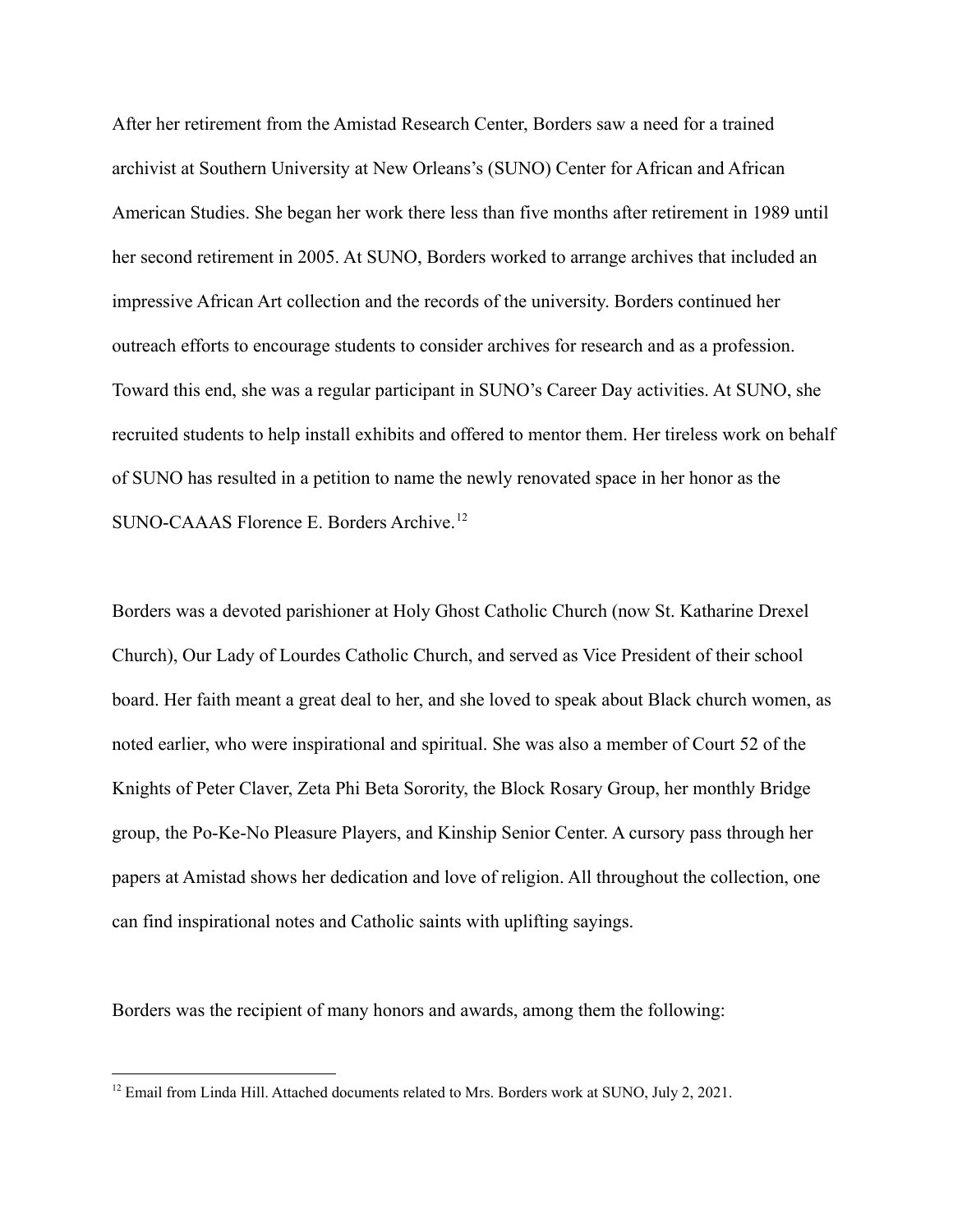Unsung Heroes Plaque from the Crescent City Chapter of Links, 1987 Mayor's Certificate of Merit, The City of New Orleans, 1987 Callaloo Award, University of Virginia, 1988 Vital as a Heartbeat Award, Urban League, 1988 Certificate of Appreciation, Society of American Archivists, 2000 Certificate of Merit, Phi Beta Sigma Fraternity, Inc., 1969 Who's Who in Library and Information Services, 1982 Trophy, Louisiana World Exposition, Afro-American Pavilion, 1984 Certificate of Recognition, Black Chorale, 1986 Certificate of Appreciation, Equal Opportunity Advisory Council, 1986 Trophy, Calvary CME Church, 1988 Who's Who Among African Americans, 2000.<sup>13</sup>

Archivist Kathryn M. Neal's profile of Borders for the Society of American Archivists' Archivists and Archives of Color Newsletter<sup>14</sup> was a fitting tribute to her work and dedication. When asked if she had any regrets about pursuing her chosen work, she said she was "destined to have become a librarian or an archivist. I like books and I like people...so I think that the two things would have made me think that library science was a right vocation,"<sup>15</sup> representing the type of person Borders was. The Amistad Research Center holds the Florence Borders Papers,

<sup>&</sup>lt;sup>13</sup> Florence Edwards Borders, Mrs." Who's Who Among African Americans, 21st ed. Gale, 2008.

<sup>&</sup>lt;sup>14</sup> Kathryn M. Neal. "Bordering on Excellence: Florence Borders Carves Out Career in Libraries and Archives." Archivists and Archives of Color Newsletter, Vol. 12, No. 1, (Spring 1998): 6-7.

<sup>&</sup>lt;sup>15</sup> Neal. Bordering on Excellence, 7.